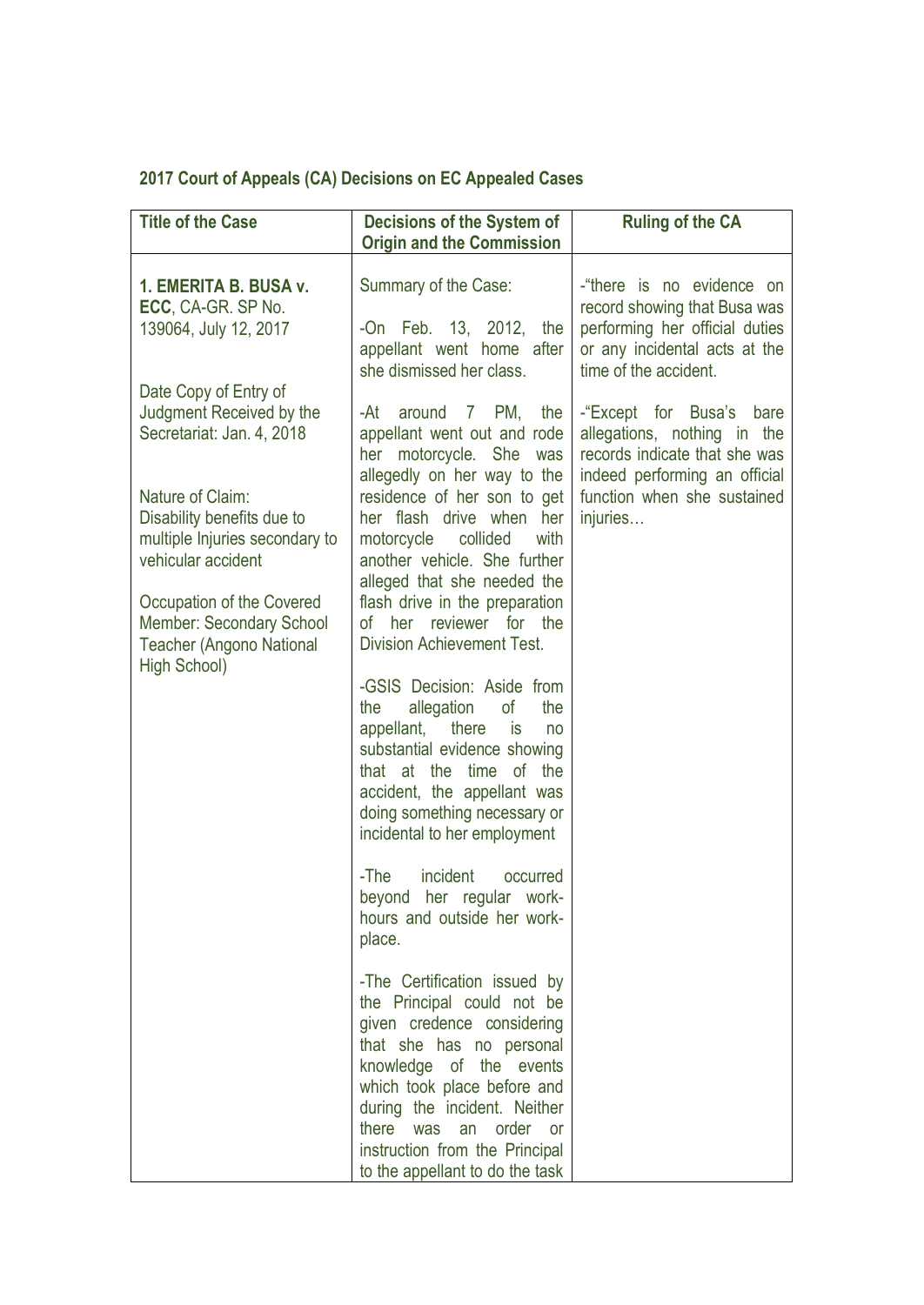|                                                                                                                                                                                                                                                                                                                                                                                          | that the<br>appellant<br>was<br>allegedly doing at the time of<br>the incident.<br>-Decision of the Commission:<br>affirmation<br>0f<br>the<br><b>GSIS</b><br>Decision denying the claim<br>(GL-19312-0819-14, Oct. 8,<br>2014)                                                                                                                    |                                                                                                                                                                                                                                                                                                                                                                                                                                                                                                                      |
|------------------------------------------------------------------------------------------------------------------------------------------------------------------------------------------------------------------------------------------------------------------------------------------------------------------------------------------------------------------------------------------|----------------------------------------------------------------------------------------------------------------------------------------------------------------------------------------------------------------------------------------------------------------------------------------------------------------------------------------------------|----------------------------------------------------------------------------------------------------------------------------------------------------------------------------------------------------------------------------------------------------------------------------------------------------------------------------------------------------------------------------------------------------------------------------------------------------------------------------------------------------------------------|
| 2. FILIPINA TAYTAY v.<br><b>SSS, CA-GR SP No. 130862,</b><br>May 18, 2017<br>(Roberto Taytay-deceased)<br>Copy of Entry of Judgment<br>Received by the ECC:<br><b>January 8, 2018</b><br>Nature of Claim: death<br>benefits due to Liver<br>Cirrhosis; DM; Chronic<br><b>Hepatitis B Infection</b><br>Occupation of the Covered<br><b>Member: Senior Training</b><br>Inspector (MERALCO) | -SSS Decision:<br>no causal<br>relationship; no substantial<br>evidence showing that the<br>working conditions of the<br>deceased increased the risk<br>contracting the<br>of<br>fatal<br>ailments<br>-Decision of the Commission:<br>affirmation<br><b>SSS</b><br>0f<br>the<br>decision denying the claim<br>(SM-18874-1201-11, Jan. 20,<br>2012) | -"allegations<br>and<br>assumptions<br>could<br>not<br>constitute reasonable basis to<br>warrant a finding of work-<br>causation<br>-"The<br>possibility<br>that<br>petitioner's<br>deceased<br>husband might have been<br>exposed to eating unhealthy<br>food is not sufficient proof to<br>warrant an award of death<br>benefits xxx There is nothing<br>unique or special in the line of<br>employment of Roberto so as<br>to contract hepatitis B or liver<br>cirrhosis while in the<br>performance of his work" |
| 3. ALEJA C. LOMON v. SSS,<br>CA-G.R. SP NO. 08726,<br>January 31, 2018<br><b>Tirso Lomon-deceased</b><br>Nature of Claim: death<br>benefits due to PTB<br>Occupation of the Covered<br>Member: Bus Conductor-                                                                                                                                                                            | -SSS Decision: no causal<br>relationship<br>-Decision of the Commission:<br>affirmation<br><b>of</b><br><b>SSS</b><br>the<br>decision denying the claim; as<br>determined<br>the<br>by<br><b>SSS</b><br>through an ocular inspection,<br>there was no showing that the                                                                             | -" petitioner failed to adduce<br>substantial<br>evidence<br>to<br>support the conclusion that<br>Tirso's working conditions as<br>conductor/helper<br>bus<br>a<br>his<br>risk<br>increased<br>0f<br>contracting PTB, or that the<br>development of his PTB was<br>traceable to his work and<br>working conditions.<br>-"Certifications,<br>Radiologic                                                                                                                                                               |